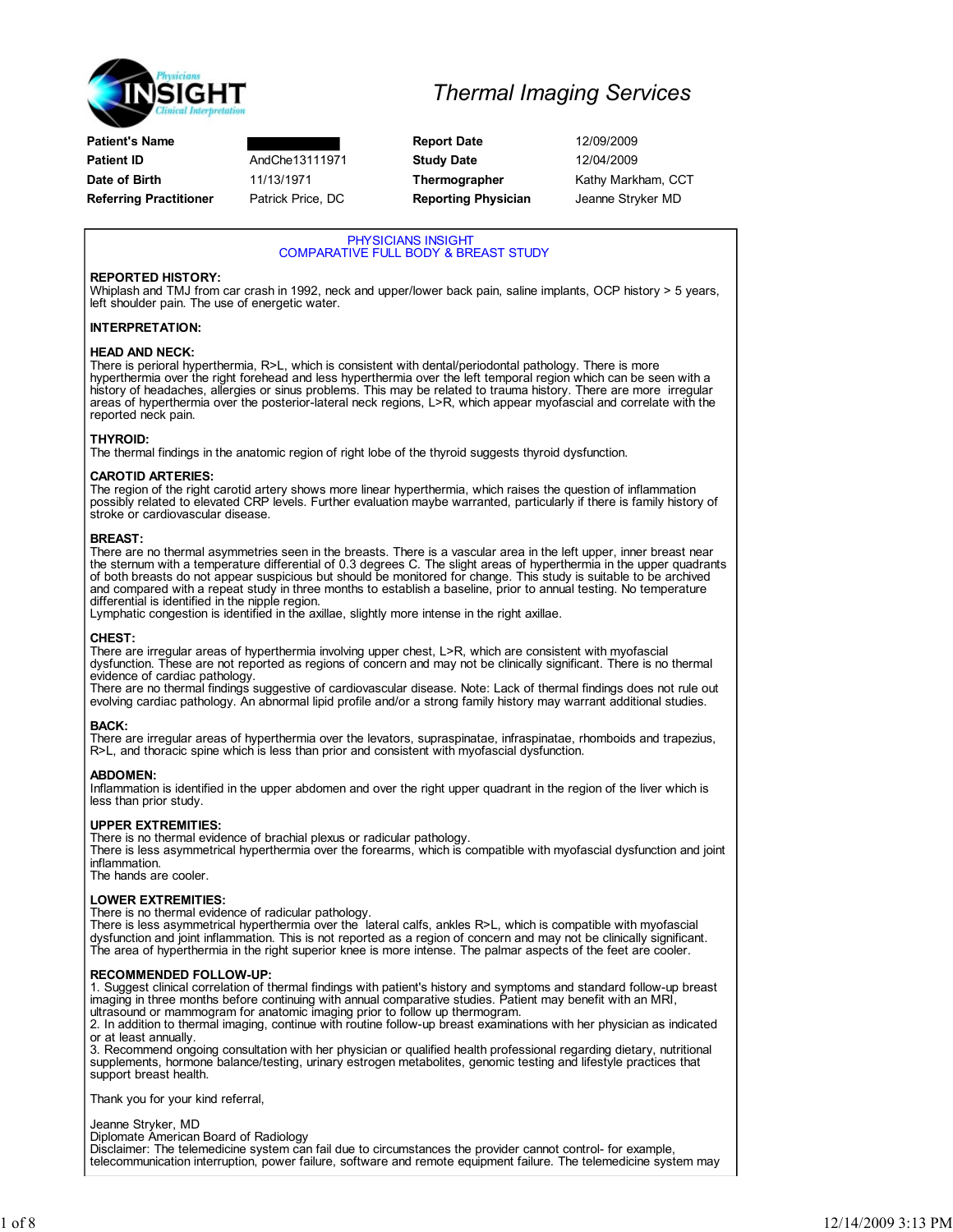relay information that is not accurate- for example, colors may be distorted, files may be incomplete. Thermography is an adjunct to mammography and does not replace mammography. A negative thermogram, mammogram and ultrasound do not preclude biopsy based on clinical condition.

### DESCRIPTION OF THE CLINICAL THERMAL IMAGING STUDY

The patient above was examined by digital infrared thermal imaging using a high-resolution thermographic camera specific for clinical applications. Standardized thermography protocols were implemented which are designed to optimize clinical correlation of thermal patterns.

Medical imaging using infrared thermography captures the naturally occurring infrared emissions from the human body. These emissions vary in intensity and distribution over each body region and can be detected as thermal patterns of skin temperature. Advanced digital cameras as used in this study display these patterns as high-resolution color images in which colors represent various temperatures.

The resultant images reflect underlying neurovascular physiology and allow identification of asymmetric, abnormal or suspicious thermal patterns over a specific area or region of interest. Such patterns or changes over time may<br>represent abnormal physiology or function. Thermal analysis of an imaging study allows objective clinical corre by the physician and contributes to the decision-making process regarding therapy, additional testing and diagnosis.

#### Breast Thermography

Likewise, breast thermography is an adjunctive physiological assessment that is achieved by creating each person's unique baseline pattern via an initial and recommended three month follow-up test to assess thermal stability. Once established, monitoring thermal stability is achieved by comparison to this baseline at any time in the future.

Such monitoring affords detection of even subtle thermal changes that, although not diagnostic, may precede anatomical findings by years and prompt early investigation and prevention. Thereby, breast imaging can be integrated as indicated with diagnostic anatomical tests such as ultrasound and mammography. Close follow-up and clinical correlation of thermal findings by the patient's physician is always recommended.

#### Study Outcome

This study provides adjunctive clinical information and recommendations based solely upon the images and patient information provided, to support the patient's physician in medical evaluation and management.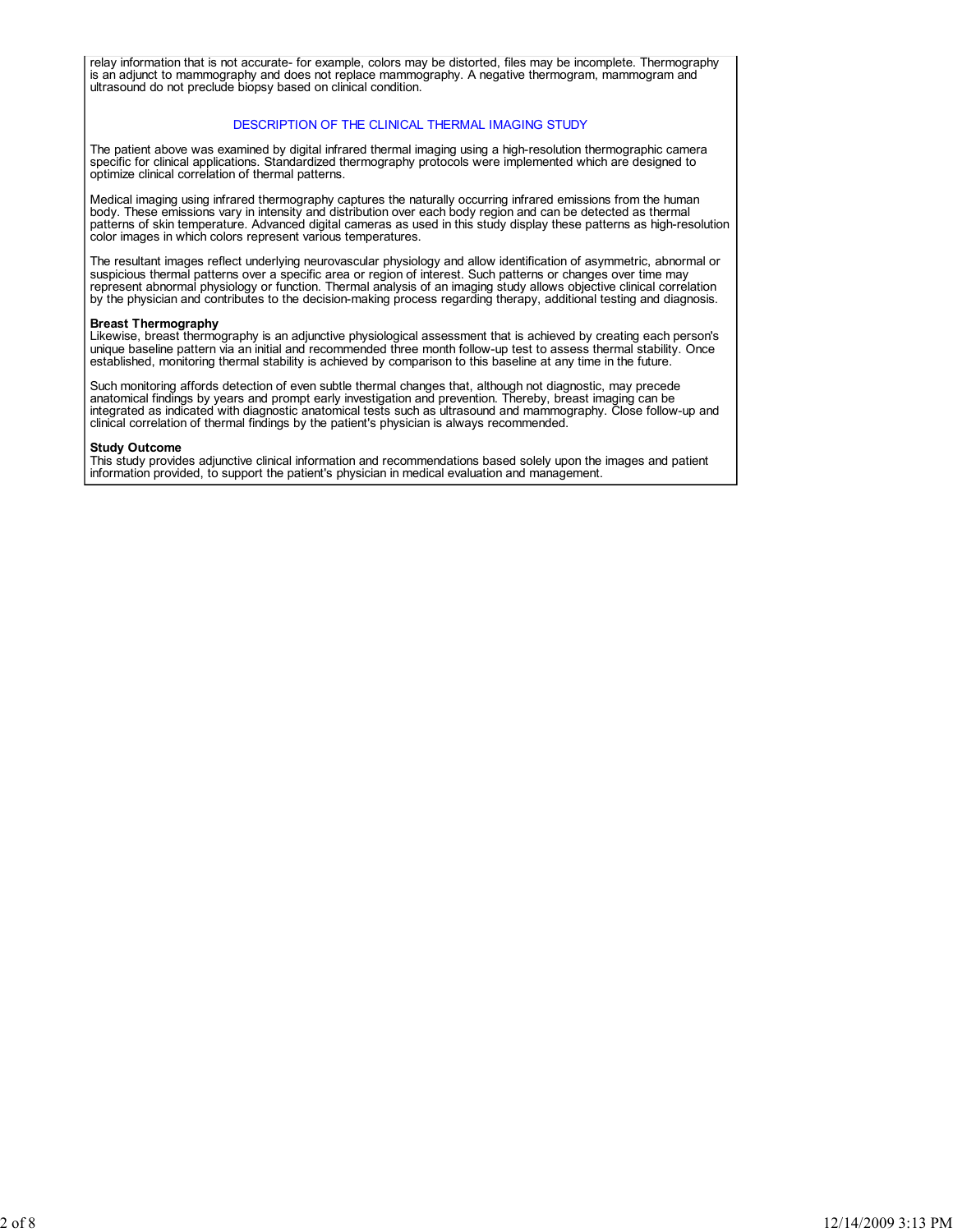

Patient's Name **Report Date** 12/09/2009 Patient ID **AndChe13111971** Study Date 12/04/2009 Date of Birth 11/13/1971 Thermographer Kathy Markham, CCT Referring Practitioner Patrick Price, DC Reporting Physician Jeanne Stryker MD

# Thermal Imaging Services

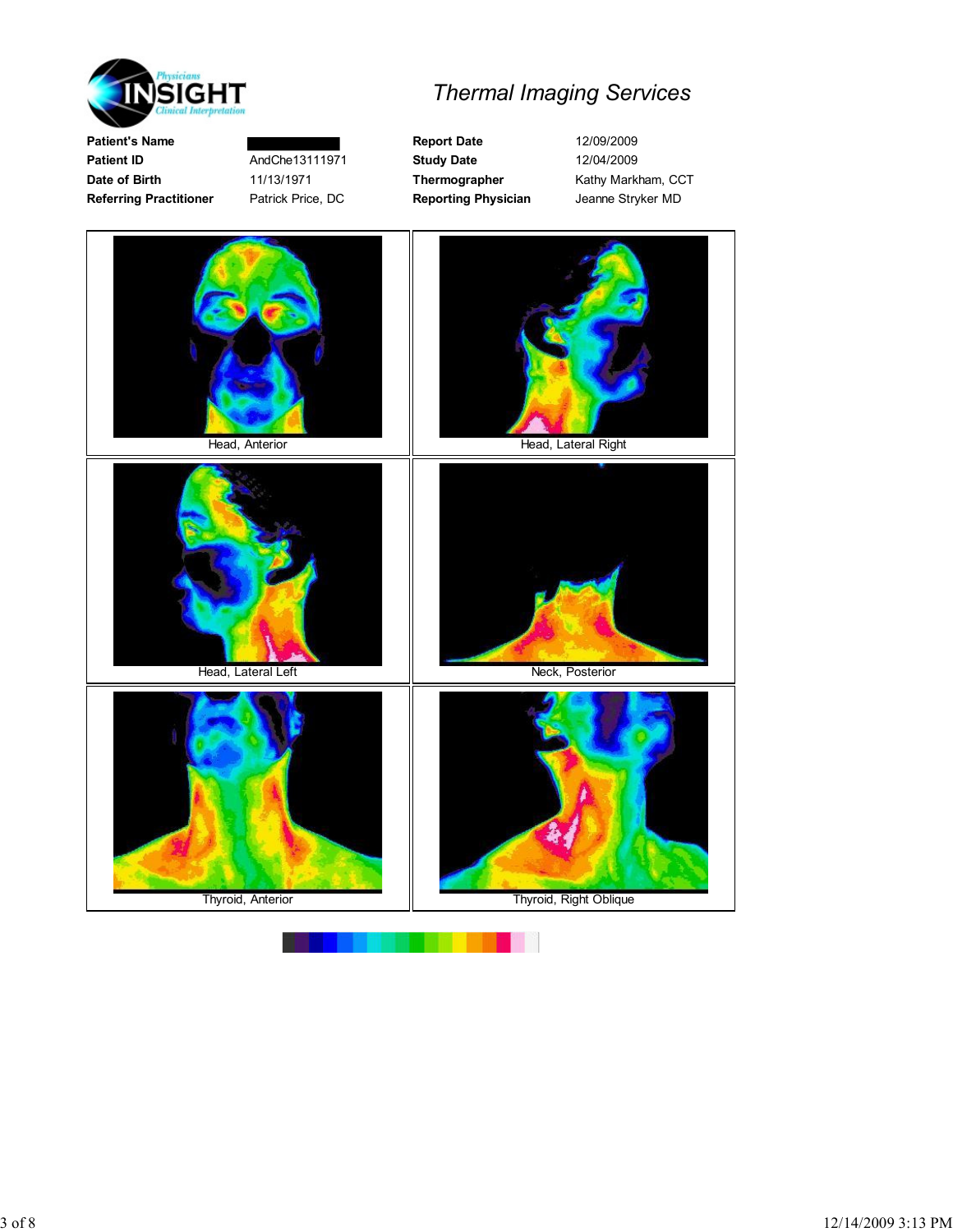

Patient's Name Cheryl Anderson Report Date 12/09/2009 Patient ID **AndChe13111971** Study Date 12/04/2009 Date of Birth 11/13/1971 Thermographer Kathy Markham, CCT Referring Practitioner Patrick Price, DC Reporting Physician Jeanne Stryker MD

# Thermal Imaging Services

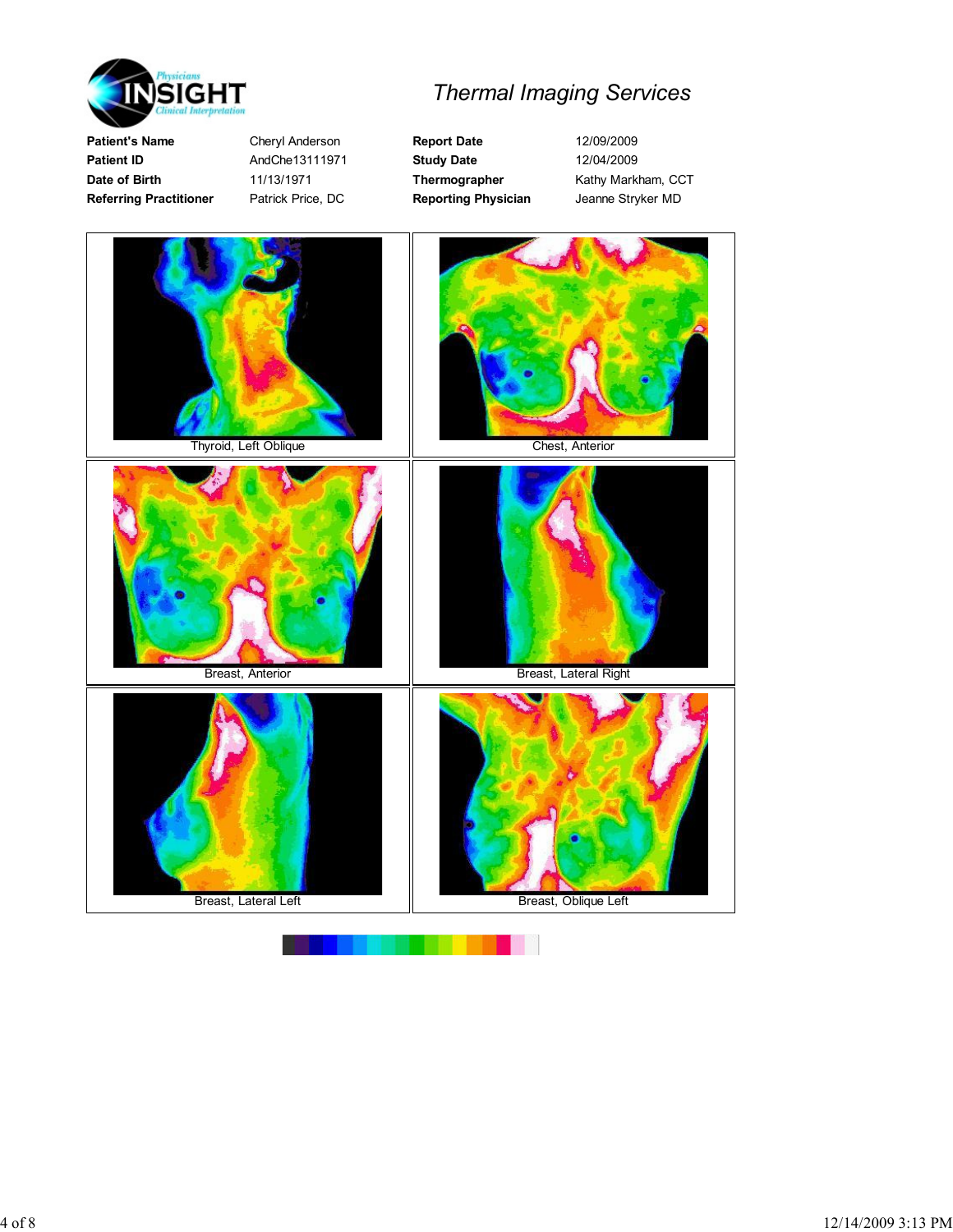

Referring Practitioner Patrick Price, DC Reporting Physician Jeanne Stryker MD

# Thermal Imaging Services

Patient's Name **Report Date** 12/09/2009 Patient ID **AndChe13111971** Study Date 12/04/2009 Date of Birth 11/13/1971 Thermographer Kathy Markham, CCT

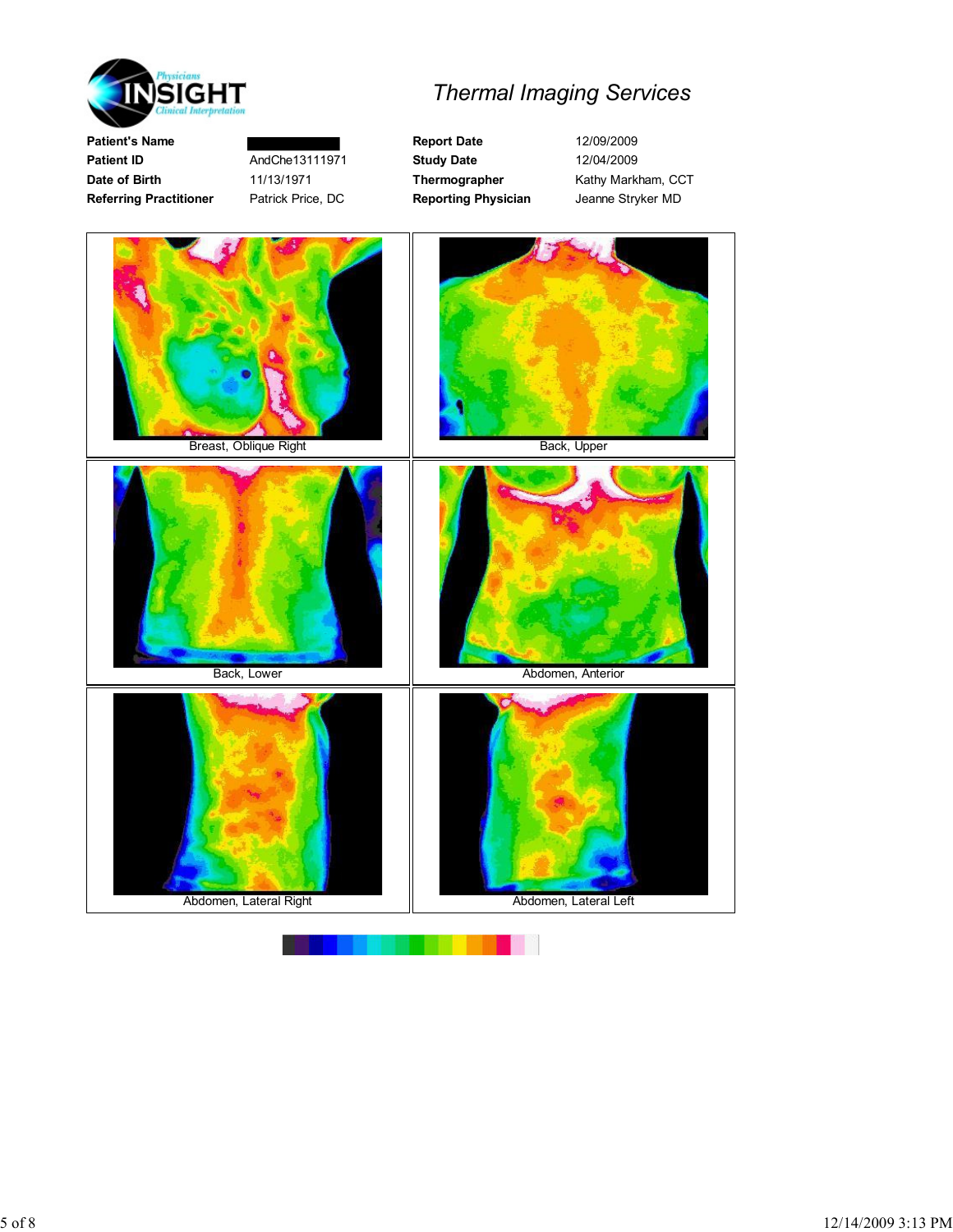

Patient's Name **Report Date** 12/09/2009 Patient ID **AndChe13111971** Study Date 12/04/2009 Date of Birth 11/13/1971 Thermographer Kathy Markham, CCT Referring Practitioner Patrick Price, DC Reporting Physician Jeanne Stryker MD

# Thermal Imaging Services

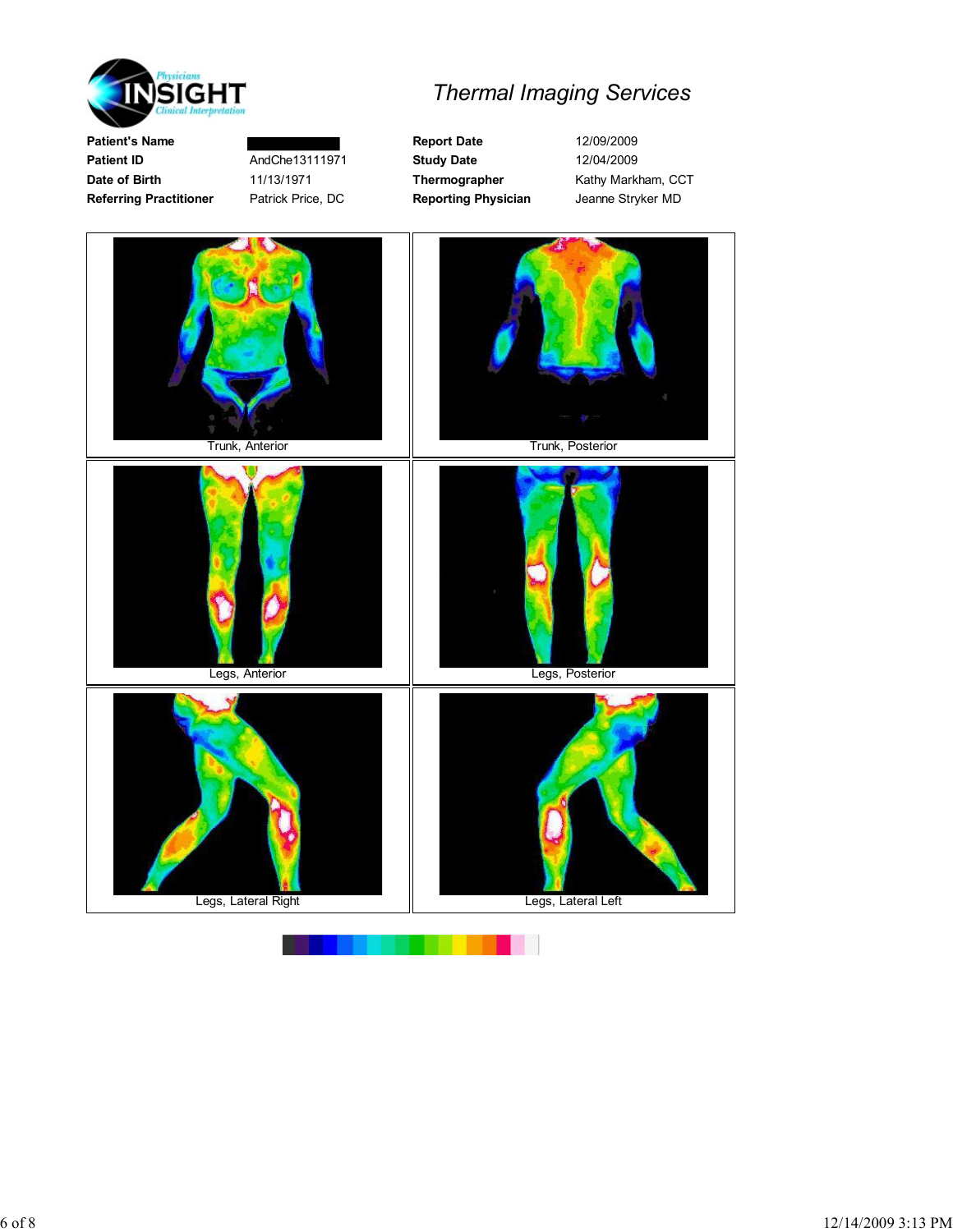

Patient's Name **Report Date** 12/09/2009 Referring Practitioner Patrick Price, DC Reporting Physician Jeanne Stryker MD

# Thermal Imaging Services

Patient ID **AndChe13111971** Study Date 12/04/2009 Date of Birth 11/13/1971 Thermographer Kathy Markham, CCT